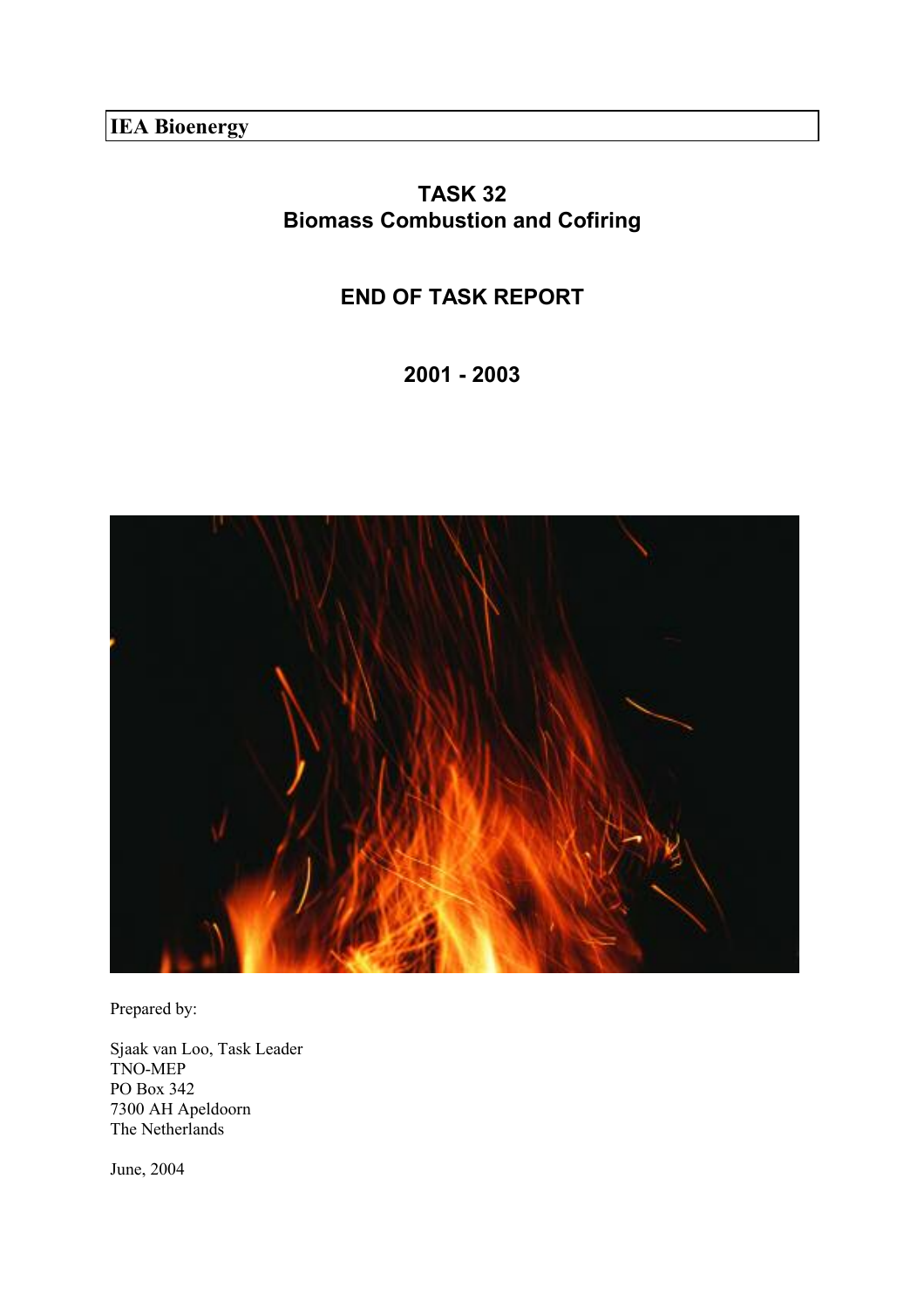# **Operating Agent**

Kees W. Kwant, SenterNovem, P.O.Box 8242, 3503 RE, Utrecht, Netherlands

## **Task Leader**

Sjaak van Loo, TNO-MEP, PO Box 342, 7300 AH Apeldoorn, Netherlands

## **Participation**

The below persons have represented the participating countries in the triennium 2001-2003. These persons have usually attended the Task Meetings and contributed to the subtask assignments and investigations. On some occasions, other experts

- Peter Coombes, Delta Electricity, Australia
- Ingwald Obernberger, Technical University of Graz, Austria
- Jerome Delcarte, Département de Génie Rural, CRA, Belgium
- Richard Logie, Department of Natural Resources, Canada
- Anders Evald, FORCE technology, Denmark
- Erich Nägele, European Commission, Belgium
- Jouni Hämäläinen, VTT Processes, Finland
- Sjaak van Loo, Netherlands (Task leader)
- John Gifford, Forest Research Institute, New Zealand
- Øyvind Skreiberg, NTNU, Norway
- Claes Tullin, SP Swedish National Testing and Research Institute, Sweden
- Thomas Nussbaumer, Verenum, Switzerland
- William Livingston, Mitsui Babcock Energy Limited, UK
- Larry Baxter, Brigham Young University, USA

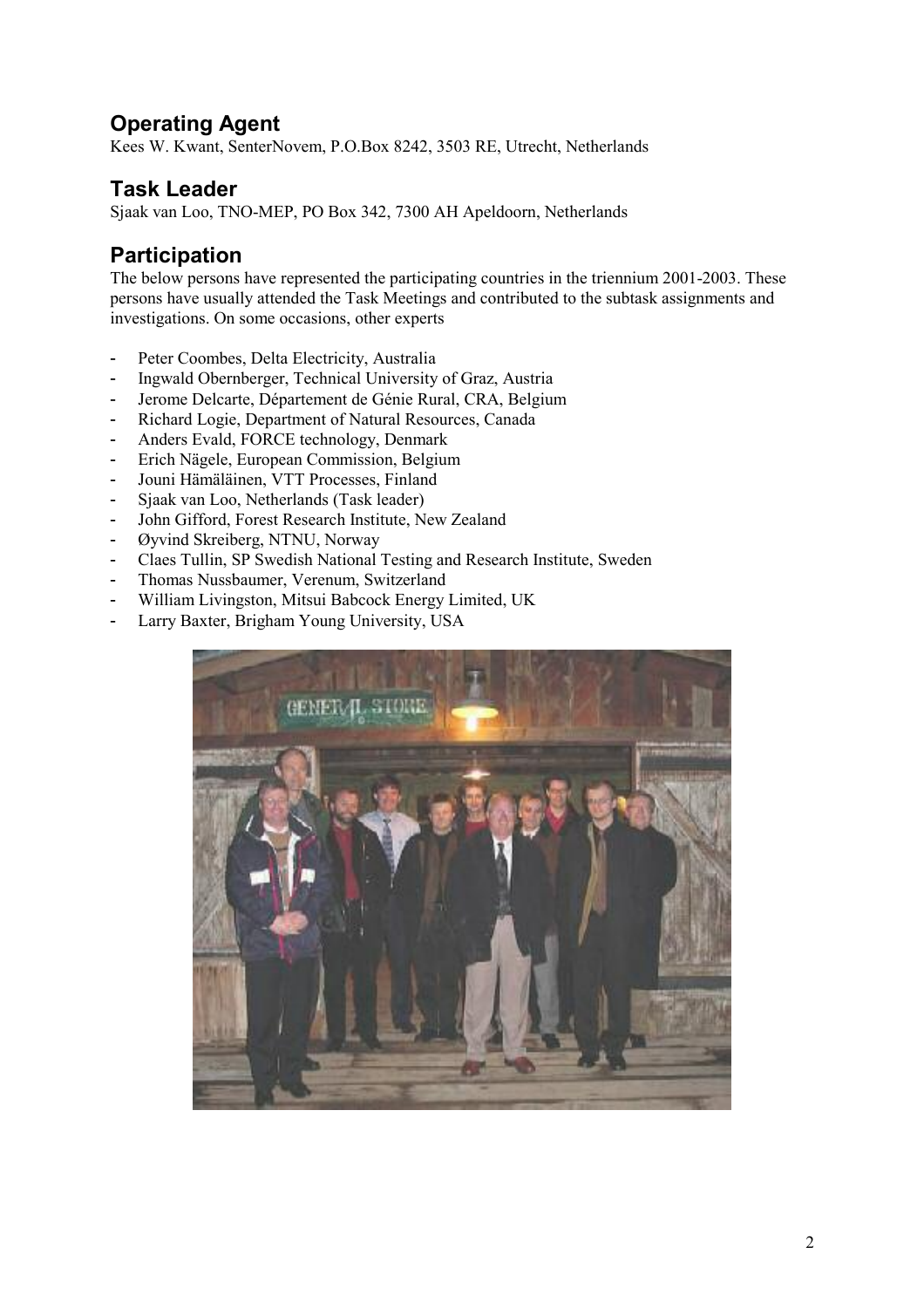# **Overview of the Task**

Of all thermochemical conversion technologies available for biomass, combustion can be regarded as the most widely applied option, with a global market share exceeding 90%. If compared to gasification, pyrolysis, or liquefaction, it is observed that combustion technologies are in a further stage of development. Commercial availability is high and there is a multitude of options for integration with existing infrastructure on both large and small-scale levels.

Nevertheless, for further implementation of biomass combustion, combustion technology should be optimised to keep it competitive as gasification and pyrolysis develop. For obvious economic and environmental reasons, co-firing biomass with coal in traditional coal-fired boilers is an option that receives growing interests world-wide. Since this triennium, technical and non-technical barriers related to cofiring are therefore that have received increased attention from Task 32.

The continuing relevance of further development of biomass combustion technologies worldwide is reflected in the size of the Task. With 14 country members, Task 32 was the largest task within the triennium 2001-2003 of the Bioenergy Agreement. In addition to the European Commission, country participation included Australia, Austria, Belgium, Canada, Denmark, Finland, Netherlands, Norway, New Zealand, Sweden, Switzerland, United Kingdom and USA.

Task 32 aims to stimulate the expansion of the use of Biomass Combustion and Cofiring for the production of heat and power to a wider scale. This objective is to be reached by generating and

disseminating information on technical and on non-technical barriers and solutions.

The emphasis of the activities in the Task is therefore on:

- 1. *Market introduction* for expanding the use of Biomass Combustion at a short term;
- 2. *Optimisation of biomass combustion technology* to remain competitive at a longer term.

In order to achieve its goals, Task 32 seeks industrial participation, interaction with other IEA Implementing Agreements and Bioenergy Tasks and the interaction with the European Union. Enhancement of industrial participation can be realised by formulating joint projects between participating members and industry.



# **Work Scope, Approach, and Industrial Involvement**

Task 32 has contributed to further development and implementation of biomass combustion and cofiring systems in its member countries by exchange of information during semi-annually organised Task meetings, Task organized workshop on particular topics (with active industry involvement and eventually organized with other tasks), as well as Task initiated studies on certain specific combustion related topics such as aerosols emissions and cofiring.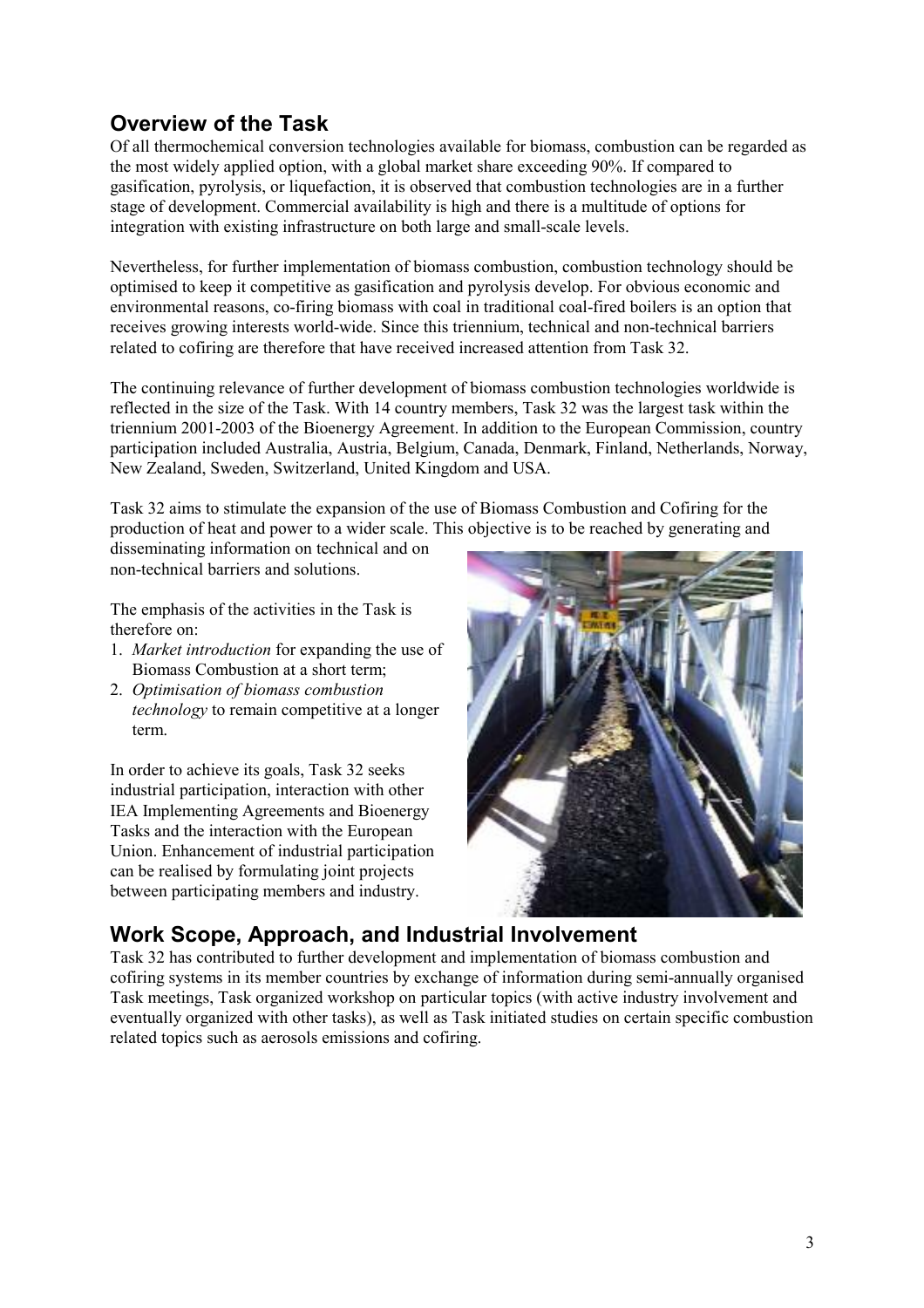# **Task Meetings and Workshops:**

During the previous triennium, Task 32 has organized and conducted 4 Task meetings, each one in combination with a task organised workshop on a specific combustion related topic. The task meetings were used to effectively communicate progress and results of both national R&D programmes and task initiated projects. Three task meetings were combined with a field trip to advanced combustion plants or research facilities. Further, industrial experts frequently participated in task meetings as observer. The workshops were visited by around 50 to 100 delegates from many parts of the world. A meeting scheduled in September 2001 regretfully had to be cancelled as a result of the international situation with regard to travelling safety after Sept. 11, 2001. An overview of the meetings and workshops is given below.

| Date          | Location        | Event                                                                             |  |  |  |  |  |  |
|---------------|-----------------|-----------------------------------------------------------------------------------|--|--|--|--|--|--|
| 27-06-2001    | Zürich,         | International workshop on Aerosols from Biomass<br>-                              |  |  |  |  |  |  |
|               | Switzerland     | Combustion                                                                        |  |  |  |  |  |  |
| 28/29-06-2001 | Zürich,         | Task meeting and field trip to several new combustion<br>$\overline{\phantom{0}}$ |  |  |  |  |  |  |
|               | Switzerland     | plants                                                                            |  |  |  |  |  |  |
| 19/20-06-2002 | Amsterdam,      | Task meeting<br>$\overline{\phantom{0}}$                                          |  |  |  |  |  |  |
|               | Netherlands     |                                                                                   |  |  |  |  |  |  |
| 20-06-2002    | Amsterdam,      | Seminar on recent progress in biomass cofiring<br>$\overline{\phantom{0}}$        |  |  |  |  |  |  |
|               | Netherlands     | worldwide (with Task 33 and EUBIONET)                                             |  |  |  |  |  |  |
| 18-02-2003    | Salt Lake City, | Task meeting and field trip to BYU research facilities                            |  |  |  |  |  |  |
|               | <b>USA</b>      |                                                                                   |  |  |  |  |  |  |
| 19-02-2003    | Salt Lake City, | Joint IEA/EPRI Biomass Interest Group meeting on<br>$\overline{\phantom{0}}$      |  |  |  |  |  |  |
|               | USA             | advances in biomass combustion and cofiring                                       |  |  |  |  |  |  |
|               |                 | Meeting with ACERC<br>-                                                           |  |  |  |  |  |  |
| 27-10-2003    | Tokyo, Japan    | Task meeting and field trips to several commercial<br>$\overline{\phantom{0}}$    |  |  |  |  |  |  |
|               |                 | installations and research facilities                                             |  |  |  |  |  |  |
| 28/29-10-2003 | Tokyo, Japan    | Joint meeting with Task 33 and 36 on Operating<br>$\overline{\phantom{0}}$        |  |  |  |  |  |  |
|               |                 | Experience and Techno-economic Benefits and                                       |  |  |  |  |  |  |
|               |                 | Environmental Benefits of Energy Recovery from                                    |  |  |  |  |  |  |
|               |                 | Renewable Waste Materials                                                         |  |  |  |  |  |  |

Reports on all events can be downloaded from the Tasks website.

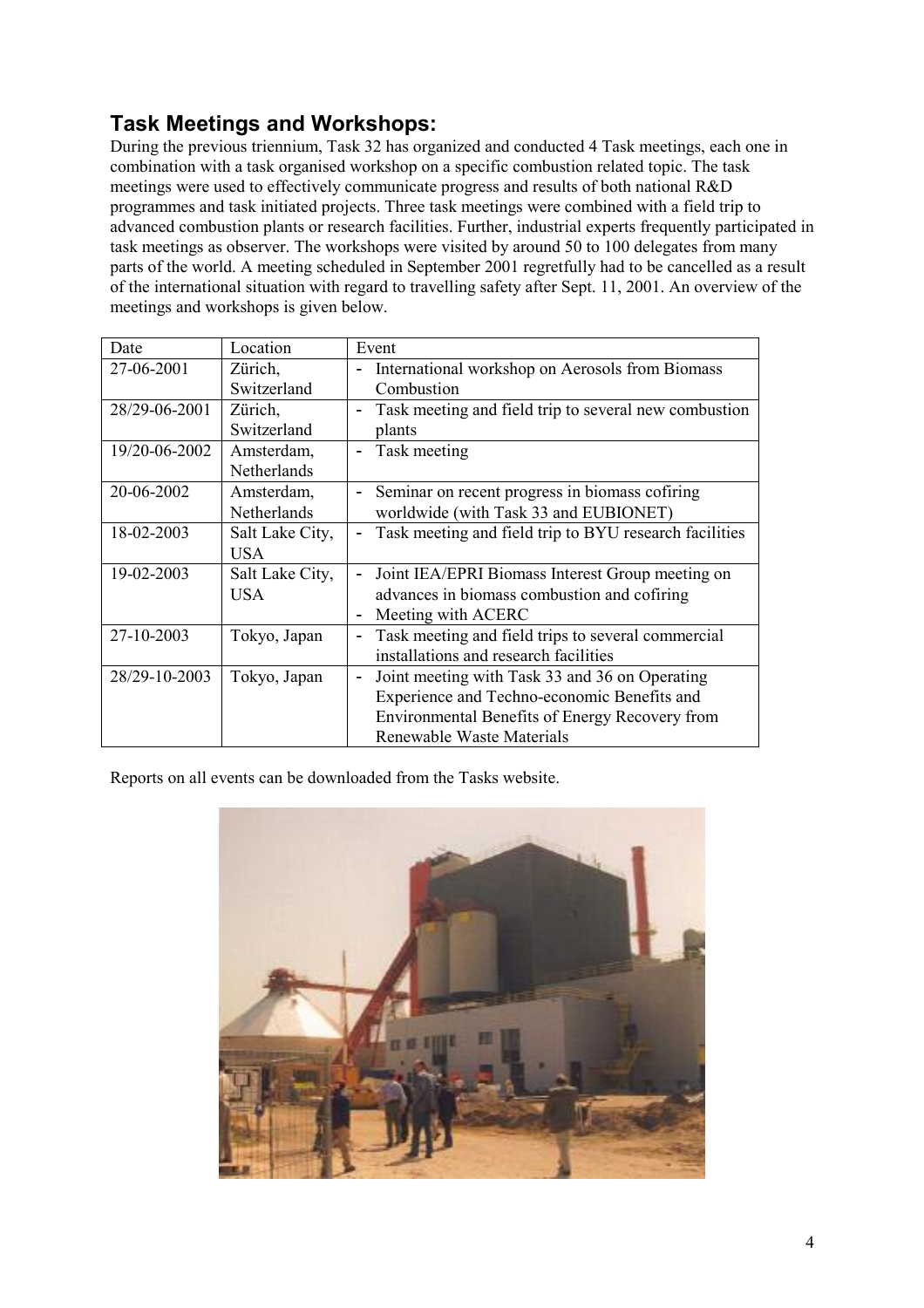# **Subtask Studies:**

The work programme of Task 32 has been based on a prioritisation of national activities, performed at the start of the triennium. Task members have then identified small and medium scale CHP systems as well as co-firing coal with biomass and related wastes as the most important topics. Stimulation of large-scale implementation of biomass combustion and co-firing can only be efficient if relevant knowledge is available. The focus of the activities has therefore been on gathering and dissemination of information on relevant expertise. In addition, some task budget has been made available for performing specific studies for which no national funding could be arranged, but which were conceived very relevant by the members of the task.

Most of the activities of task 32 with regard to biomass combustion based CHP are related to the collation and dissemination of information on economic performance, environmental acceptability, fuel flexibility and innovative combustion technologies. A major means of disseminating such information is the handbook on combustion and cofiring that has been published in 2001. An overview of specific activities that were initiated and partially funded by Task 32 is given below, followed by a more detailed description per activity.

- 1. a seminar on aerosol emissions from biomass combustion
- 2. an internet database on biomass fuel and ash composition from installations in practise
- 3. an international overview of CHP installations realised
- 4. Energetic Assessment of Energy Systems with Biomass Combustion
- 5. Determination of Efficiency for Automatic Biomass Combustion Plants and Comparison of Efficiency and Emissions for Different Operation Modes. (continued in next triennium)
- 6. Handbook on Biomass Combustion and Cofiring.

As for the smaller dedicated biomass combustion systems, members of Task 32 have initiated specific activities on cofiring issues, often with financial support from the task leader. Examples are

7. A global overview of cofiring initiatives (continued in next triennium)



- 8. A joint seminar with task 33 and EUBIONET on biomass cofiring
- 9. A seminar on 'Operating Experience and Techno-economic Benefits and Environmental Benefits of Energy Recovery from Renewable Waste Materials
- 10. Formation of Striated Flows During Biomass-coal Cofiring (continued in next triennium)
- 11. Biomass Impacts on SCR Catalyst Performance (continued in next triennium)

A summary of all above mentioned task outputs is given below.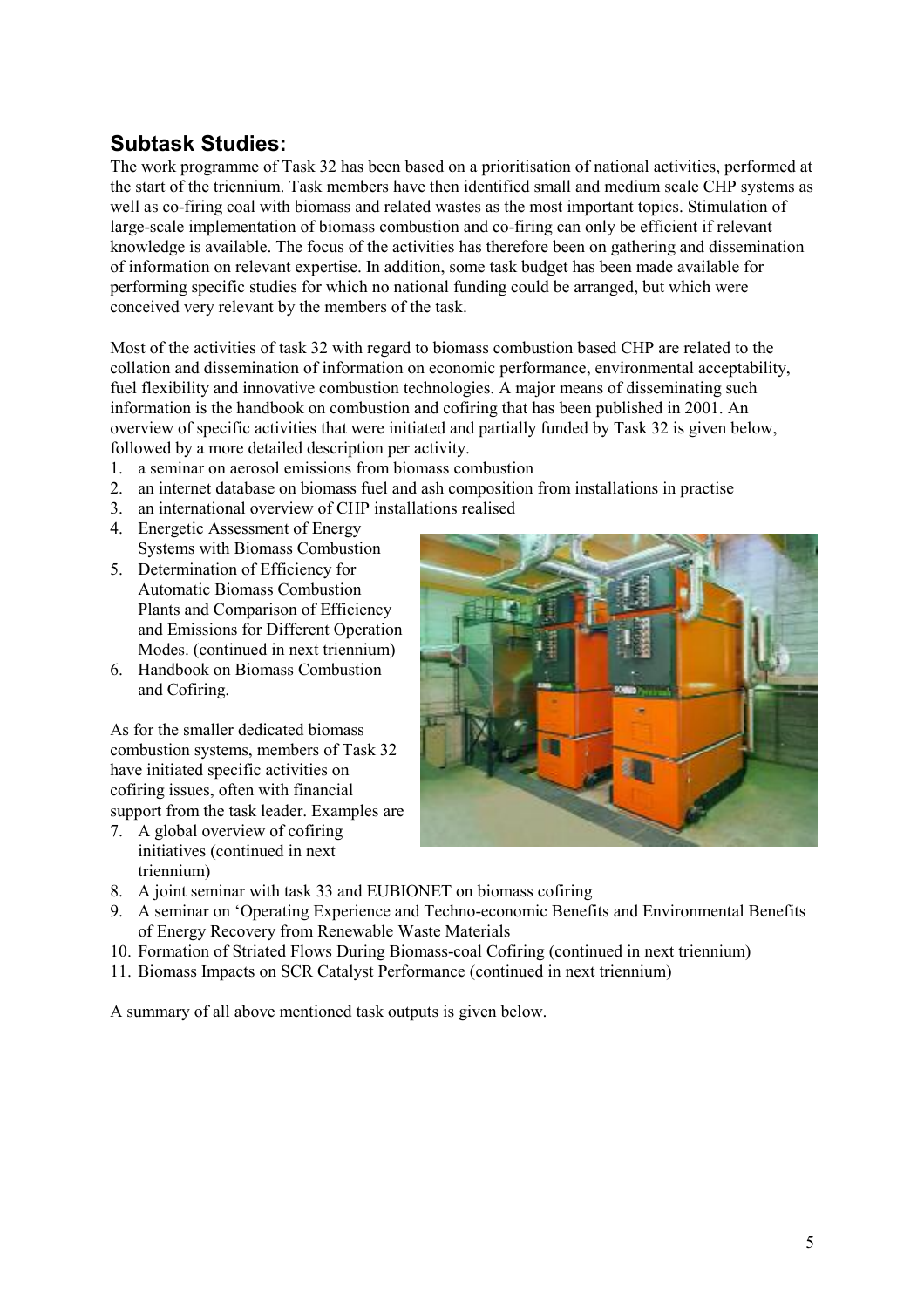## **1. Seminar on aerosol emissions from biomass combustion**

Together with the Swiss Federal Office of Energy, an international seminar has been organised June 2001 on aerosol emissions from combustion. This attracted about 50 participants from industry and research organisations. The seminar provided insight on the formation of aerosols and how a reduction in emission can be achieved using both primary and secondary measures. In some countries it has been shown that biomass combustion can be a significant source of aerosol emissions and of immission of fine particles in the ambient air (PM 10, PM 2.5, PM 1). For this reason, several countries consider reduction of aerosol emissions from biomass combustion as one of the priority research areas for bioenergy.



The report of this seminar was distributed widely. A number of papers and posters on aerosols from biomass combustion were presented at the  $12<sup>th</sup>$  European Biomass Conference and Exhibition. In addition, the following statement was made and distributed by the members of Task 32 on the need for reduction of aerosol emissions from biomass combustion installations:

#### **Need for reduction of aerosol emissions from biomass combustion installations**

Several studies have indicated that the presence of aerosols in the ambient air may contribute to serious effects on human health (including increased mortality, hospitalization for respiratory and heart disease, asthma and lung function). For this reason, governments are tightening limits on aerosol concentrations and immissions.

Solid ash and soot particles, emitted from biomass combustion installations, are important sources of aerosols. This is relevant for all biomass combustion systems (both small and large) that are not equipped with effective filtation devices, such as fabric filters. In many areas where biomass combustion systems without efficient particle separation devices are used, aerosol immission limits are strongly exceeded.

With existing technology, the policy aim to increase the contribution of energy from biomass as a renewable energy source may conflict with the aim to reduce aerosol emissions to acceptable levels. Therefore, mitigation of aerosols that result from biomass combustion deserves increased attention from research organizations, manufacturers of boilers and particle removal technologies as well as policy makers.

IEA Bioenergy Task 32 advises to support research and development on reduction of aerosols. Equipment manufacturers need to be encouraged to develop novel, low cost combustion installations and filtration techniques that result in low particulate emissions also in small-scale applications. Task 32 will be instrumental in market introduction of such systems by providing a platform for information exchange.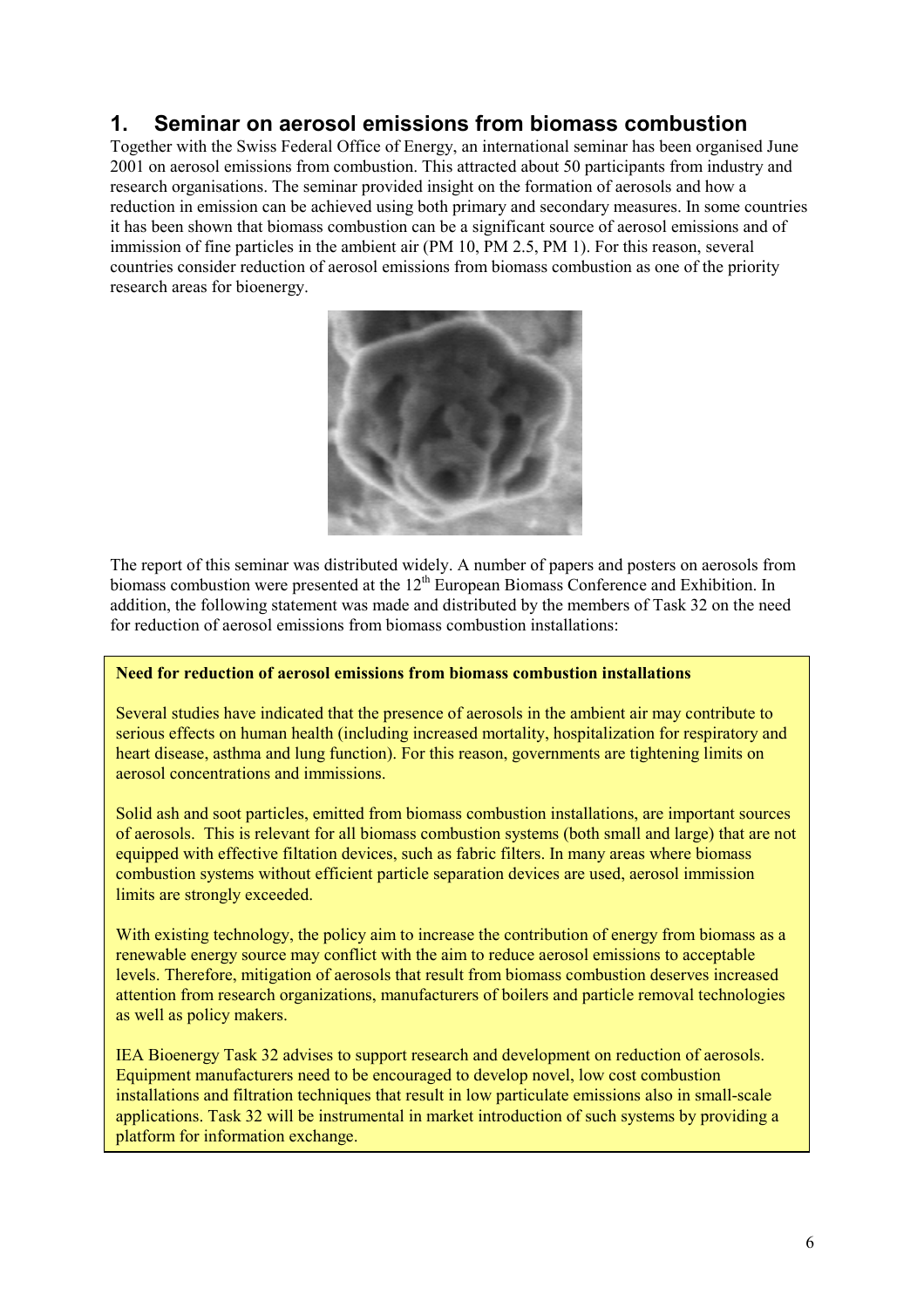## **2. Internet database on biomass fuel and ash composition from installations in practise**

The internet site of Task 32 contains a separate database section on the composition of ash, fuels and condensates originating only from actual installations. Specific reference is made to the exact location and type of combustion plant from which the sample was taken, and the origin of ash samples (bottom ash/fly ash) is indicated. In addition, the database contains details on composition of condensates

originating from flue gas condensers as used in e.g. Denmark.

On the internet there are more databases available, however the distinct value of the Task 32 database is that it only contains data taken from actual installations, while in other databases the origin of the sample is often hard or impossible to trace. This makes it possible to evaluate regional variations in biomass composition, or variations in ash composition due to differences in plant design.

|                                 |                  | $\Delta$       |                 | a                        | K Ga                          |                     | ು           |             | li i             | 西                     |
|---------------------------------|------------------|----------------|-----------------|--------------------------|-------------------------------|---------------------|-------------|-------------|------------------|-----------------------|
| Yapp                            | <b>Disparent</b> | <b>United</b>  | ш               | <b>Continent</b>         | <b><i><u>RAGANIAN</u></i></b> | <b>King Antonio</b> |             | 盐           | <b>MARINE</b>    | <b>Brainfield</b>     |
| http://www.bdcc/vSpd.educe.com  |                  |                |                 |                          |                               |                     |             |             |                  | -Street Receiver<br>u |
|                                 |                  |                |                 |                          |                               |                     |             |             |                  |                       |
| Fied type                       |                  |                | <b>Springs</b>  |                          | Country                       |                     | Leceire     |             |                  |                       |
| MOUD DAVIS                      |                  | William MI     |                 | B.<br><b>Inc.</b>        |                               | <b>STATE</b>        |             |             |                  |                       |
| Erndu of he above selection     |                  |                |                 |                          |                               |                     |             |             |                  |                       |
|                                 |                  |                |                 |                          |                               |                     |             |             |                  |                       |
| Stat. Data:                     | <b>LEEKEES</b>   | <b>usilian</b> | 19.41<br>mke    | <b>WAYNER CONTROLLER</b> |                               | <b>Farnul</b>       | <b>Lond</b> | 15d00 under |                  |                       |
| <b>CYBulber</b>                 |                  | 19,999.8       | <b>Sa She D</b> |                          |                               | 14.3788             | 19,706.8    | 485.5       | 1,987.9          |                       |
| <b>Caroline Search For High</b> |                  | 79             | ES D            | 823                      | 823                           | \$1.5               | \$4.0       | 34          | X                |                       |
| <b>URAY HARD</b>                | t                | 03             | 23              | T4                       | 14.4                          | 3T                  | 17          | <b>K4</b>   | 45               |                       |
| Church 14th                     | ۱                | 47.3           | 50.3            | 493                      | 49.3                          | 419                 | 45 11       | 王老          | K?               |                       |
| <b>EDMONTO RD</b>               |                  | 58             | 36              | 66                       | 60                            | 59                  | EÒ.         | 天安          | 业主               |                       |
| <b>EDMAN 14-801</b>             | t                | 63             | $10 - 10$       | 0.6                      | O.C                           | 4.5                 | 4.7         | 66          | 42               |                       |
| <b>Clear field</b>              |                  | 41.1           | 起边              | 427                      | 221                           | 419                 | 43.6        | 前面          | 17               |                       |
| <b>Simon for AC</b>             | ٠                | 市耳             | 61              | 0.1                      | 01                            | 4t                  | <b>st</b>   | $E - E$     | 常位               |                       |
| <b>Gipmento At</b>              |                  | 取进             | 収取              | 0.0                      | 73.73                         | 1.0                 | 8.0         |             | EO               |                       |
| <b>Flow Sunds</b>               |                  |                |                 |                          |                               |                     |             |             |                  |                       |
| <b>U.McV.c.M.</b>               | π                | 72.0           | 381.0           | 262.2                    | 172.5                         | 125.5               | 257.5       | 204.0       | 257.1            |                       |
| <b>Crimida AC</b>               |                  | 2,736.0        | 5,756.0.        | 19911                    | 2,407.0                       | 1,023               | 45472       |             | 2737 1 1 1 1 4 1 |                       |
| <b>McDigital AC</b>             |                  | 46.8           | 651.6           | 2016                     | 200.5                         | 338.2               | 338.2       | 314.8       | 2067             |                       |
| <b>Election</b>                 | t                | 550.8          | 1,787.6         | 9634                     | 9855                          | 644.0               | 1.541.2     | 746.6       | $-420.6$         |                       |
| <b>Balmahadd</b>                | s                | 公文             | 2210            | 321                      | 22.0                          | 45.0                | 962         | 76.8        | 45.4             |                       |
| <b>Eingkeite</b>                | R.               | 166.8          | 開日              | 2011                     | 300.0                         | 208.0               | 34328       | 157.5       | 135              |                       |
| <b>EDICATOR</b>                 |                  |                |                 |                          |                               |                     |             |             |                  |                       |
| <b>Kanadia</b>                  | Ε                | 31             | 121.0           | 443                      | 37.3                          | 5.5                 | 88.0        | 312         | 43.0             |                       |
| <b>In broke At</b>              | ŧ                | 设定             | 43.6            | 34.6                     | 23.5                          | 16.5                | 150         | 18.8        | 704              |                       |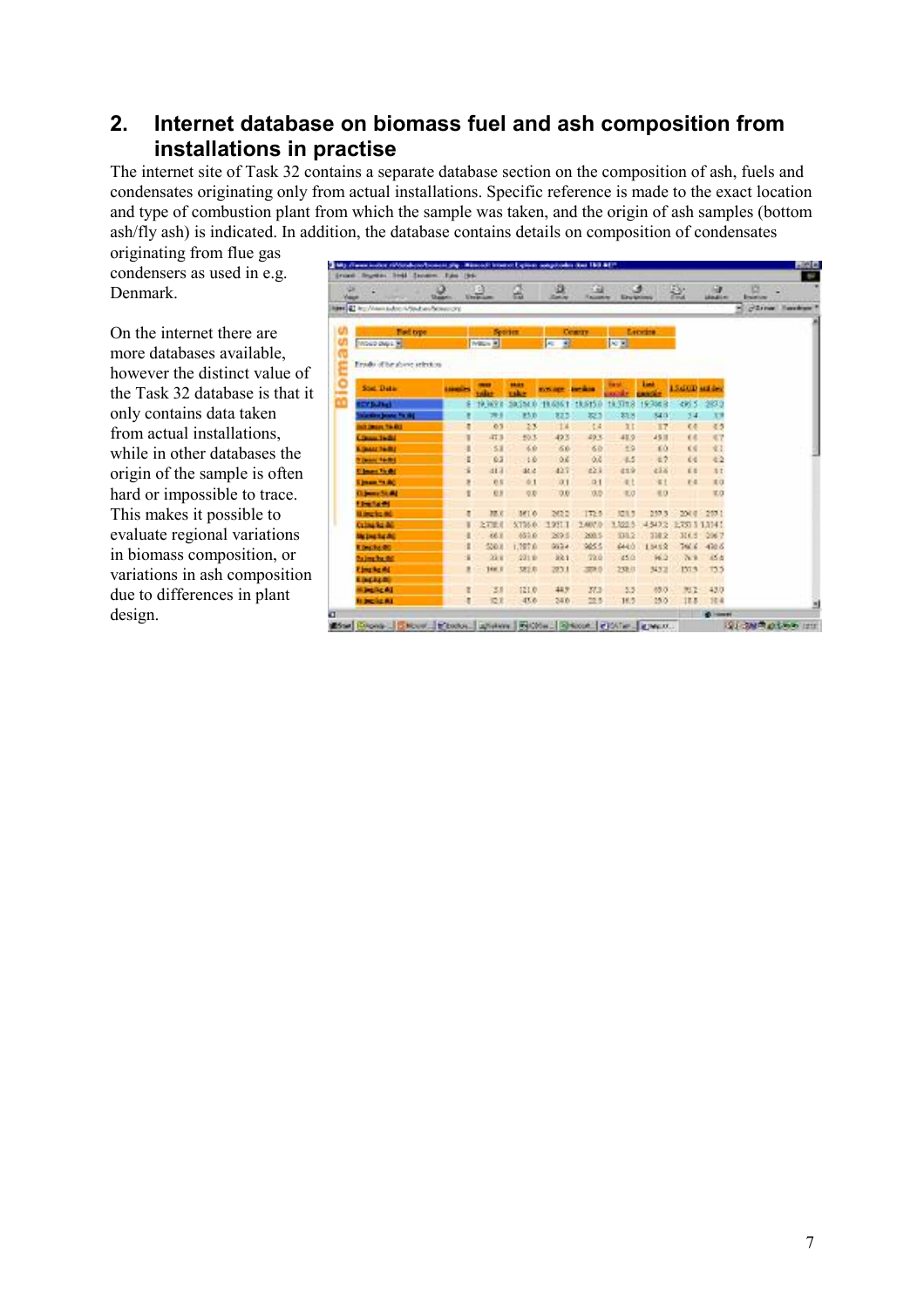# **3. International overview of CHP installations**

An international overview of biomass combustion based CHP installations was prepared in the period 2002-2003 with the aim to describe market conditions in the member countries of Task 32 for biomass combustion CHP on the one hand, and detailed techno-economical data of four selected reference systems on the other. This work has yielded two interesting reports that are both available at the Task 32 internet site:

- Basic information regarding decentralised CHP plants based on biomass combustion in selected IEA partner countries
- Techno-economic evaluation of selected decentralised CHP applications based on biomass combustion in IEA partner countries

The first report provides an overview regarding decentralised CHP plants (usually  $\leq$  20 MW<sub>e</sub>) based on biomass combustion in selected IEA partner countries, i.e. Austria, Belgium, Denmark, Finland, the Netherlands, Sweden and Switzerland. All participating countries have defined different targets concerning electricity production from renewable energy sources, three countries (Belgium, Denmark and Finland) have additionally defined targets concerning electricity production from solid biomass.

Investment subsidies for CHP plants based on biomass combustion are granted in Finland, Belgium and the Netherlands (in an amount between 5 and 40% of the total investment costs). Six countries indicated, that increased feed-in tariffs (or other support for electricity production from renewable energy sources) for electricity from biomass are available, i.e. Austria, Finland, Belgium, Denmark, the Netherlands and Sweden. Except Finland, in all countries the feed-in tariffs are secured for a specific period of time. Emission limits for CHP plants based on biomass combustion are defined for the following parameters in the respective countries:

- Dust: all participating countries
- CO: Austria, Belgium, Denmark, Netherlands, Sweden
- NO<sub>x</sub>: all participating countries
- SOx: Belgium, Denmark, Finland, Netherlands, Sweden
- TOC: Austria
- PCDD/F: Belgium, Netherlands

Several decentralised CHP plants based on biomass combustion are already in operation in the participating countries, most of them in Finland and Austria. The technology most commonly applied is steam turbines, with nominal electric capacities of up to 700 MWe.





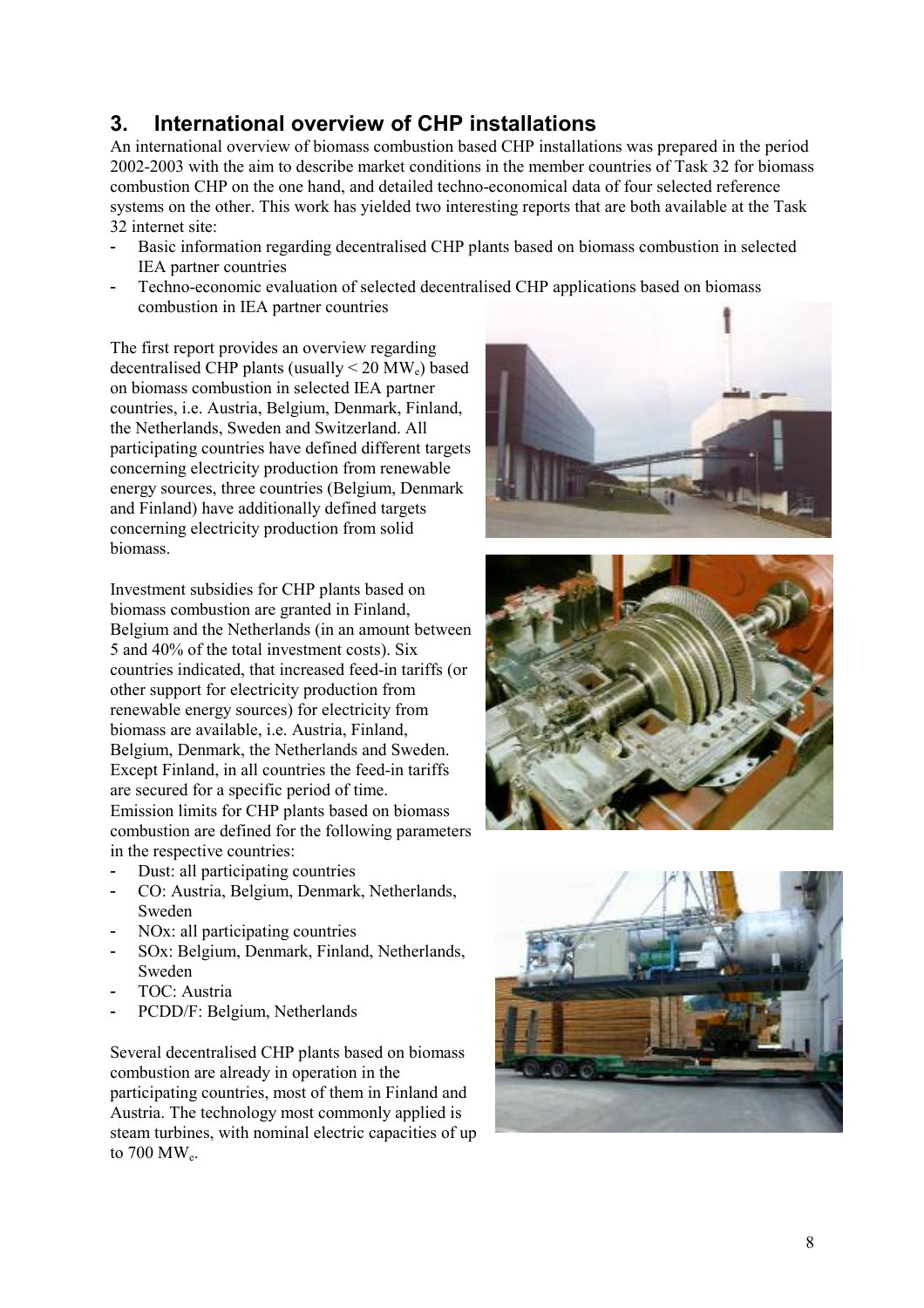The steam turbine process is a well proven state-of-the-art technology in this field of application. ORC processes have successfully been demonstrated within two EU demonstration projects (Admont and Lienz in Austria) and have recently achieved market introduction in a capacity range between 400 and 1,500 kWe. The worldwide first two demonstration projects for Stirling engines in biomass CHP plants are already ongoing in Austria with 4 and 8 cylinder Stirling engines (35 and 75 kWe, respectively). A small series production of Stirling engines is planned to be launched in the years 2004/2005. Further CHP technologies based on biomass combustion are steam piston engines and steam screw-type engines. Due to several technical problems, the steam piston engine has been thrown back in his development. A biomass CHP plant based on a steam screw-type engine cycle with a nominal electric capacity of 800 kWe has recently (November 2003) been put in operation in Hartberg in Austria in the framework of an EU demonstration project and show a promising performance.



The second report describes the techno-financial aspects of steam turbine processes (two plant configurations), ORC systems and Stirling engine based CHP systems. The following technical data is provided for all system types:

- Basic process description
- Interface between the CHP technology and the combustion plant
- Operating behaviour and efficiencies
- Control system and personnel demand
- Maintenance demand
- Special (technology related) operation costs
- Ecological aspects
- State of development
- Weak points
- Fuel characterisation and handling

Further, the second report provides detailed basic financial data (investment costs, O&M costs etc.) and evaluates financial performance of the different concepts under varying market conditions and frameworks. This may help potential investors to evaluate the financial performance of a certain CHP system under given market conditions or governments to design appropriate legislative and financial frameworks that stimulate market introduction of biomass combustion based CHP systems.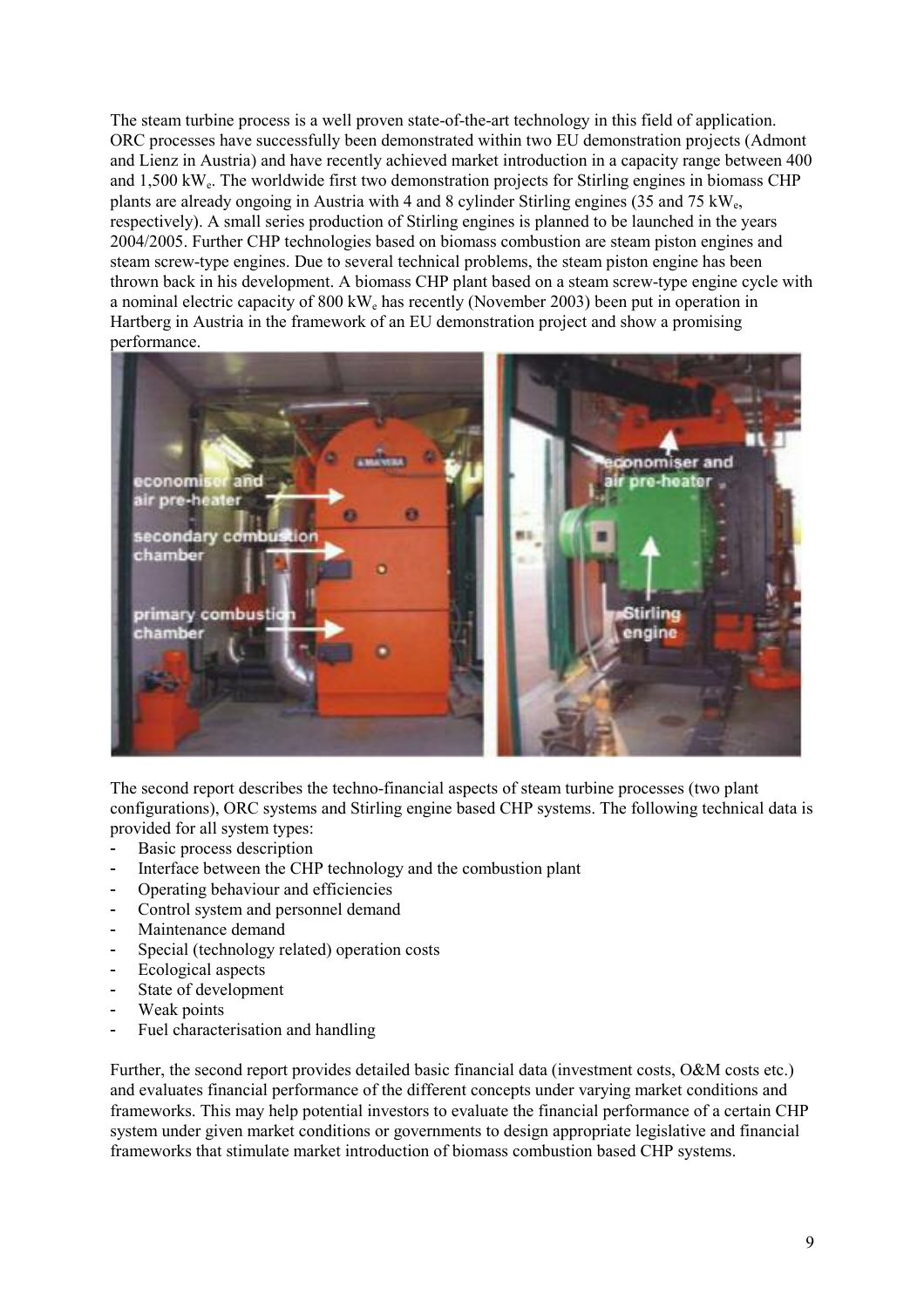

## **4. Energetic Assessment of Energy Systems with Biomass Combustion**

A report titled 'Evaluation of Biomass Combustion based Energy Systems by Cumulative Energy Demand and Energy Yield Coefficient' was prepared by Verenum, Switzerland. This report is also available at the Task 32 internet site. The study presents a method for a comparison of different energy systems with respect to the overall energy yield during the life cycle. For this purpose, the Cumulative Energy Demand (CED) based on primary energy and the Energy Yield Factor (EYC) are introduced and determined for different biomass fuels and combustion systems (both heat and CHP).

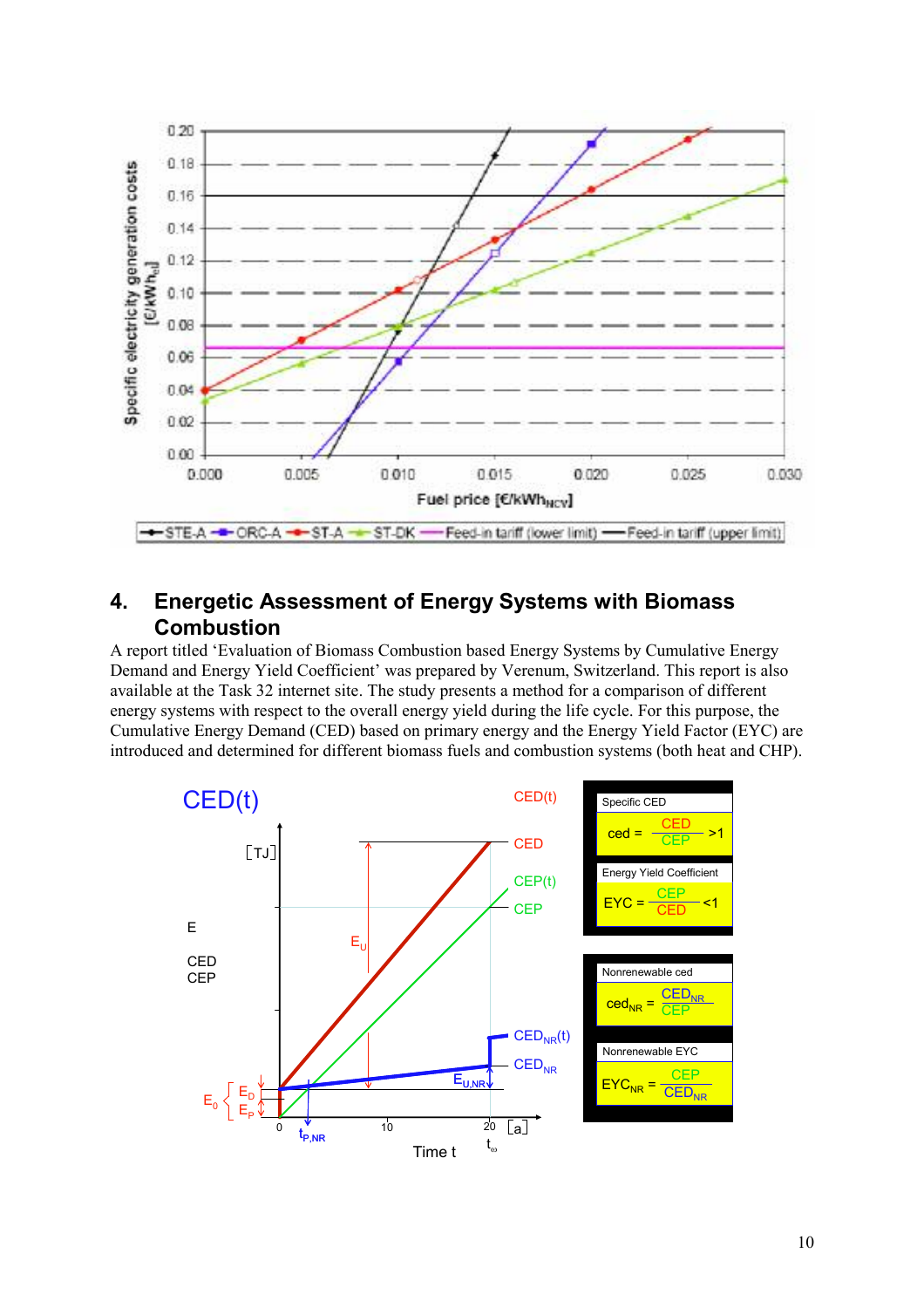To enable a reasonable interpretation of the results, the energy demand related to the fuel consumption during plant operation is considered, which is often not the case for figures presented on non-renewable fuels in literature. The calculations are performed once with respect to all fuels used during operation (denoted as CED and EYC), and once with respect to non-renewable fuels only, hence without counting the energy content of the biomass (denoted as  $\text{CED}_{NR}$  and  $\text{EYC}_{NR}$ ). The evaluation and comparison of both,  $EYC$  and  $EYC<sub>N</sub>R$ , enables a ranking of energy systems without a subjective weighing of non-renewable and renewable fuels.

For a sustainable energy supply, it is proposed to implement renewable energy systems in the future which achieve an energy yield described as  $EYC_{NR}$  of at safely greater than 2 but favourably greater than 5. A parameter variation is performed for the plant efficiency, the transport distance, the fuel type for drying used for pellet production, and the heat distribution in case of district heat. A visualisation of the sensitivity of these parameters reveals a relevant influence on the ranking of the different scenarios and hence confirms the importance of these characteristics which are identified as key parameters.

For the reference scenarios and for an identical annual plant efficiency of 80%, an energy yield for non-renewable fuels of  $EYC_{NR} = 13.8$  is achieved for log wood, of 13.0 for wood chips, of 9.0 for wood chips with district heating, of 8.3 for eco-pellets produced from saw dust with biomass used for drying, and of approximately 3.3 for wood pellets dried with fossil fuels. If the electricity from power production from biomass is used to drive local heat pumps for heating, similar or even higher energy yields are achievable than for direct heating with wood chips.





These results show, that all investigated scenarios based on biomass combustion are reasonable with respect to the overall energy yield. In comparison to heating with fossil fuels, biomass combustion enables  $CO_2$  savings by approximately a factor of 10 for wood chips, eco-pellets and log wood, and by a factor of 4 to 5 for wood pellets, if fossil fuels are used for drying. It also shows that transportation of wood chips by truck still makes sense from an energy point of view up to transporting distances of at least 1500 km (depending on the type of woodfuel and combustion system).

The methodology developed and the scenarios described in this publication can be used as a basis for decisions to choose the most efficient energy systems based on biomass combustion in the future. The method can also be applied to other technologies for biomass utilisation and to other energy sources.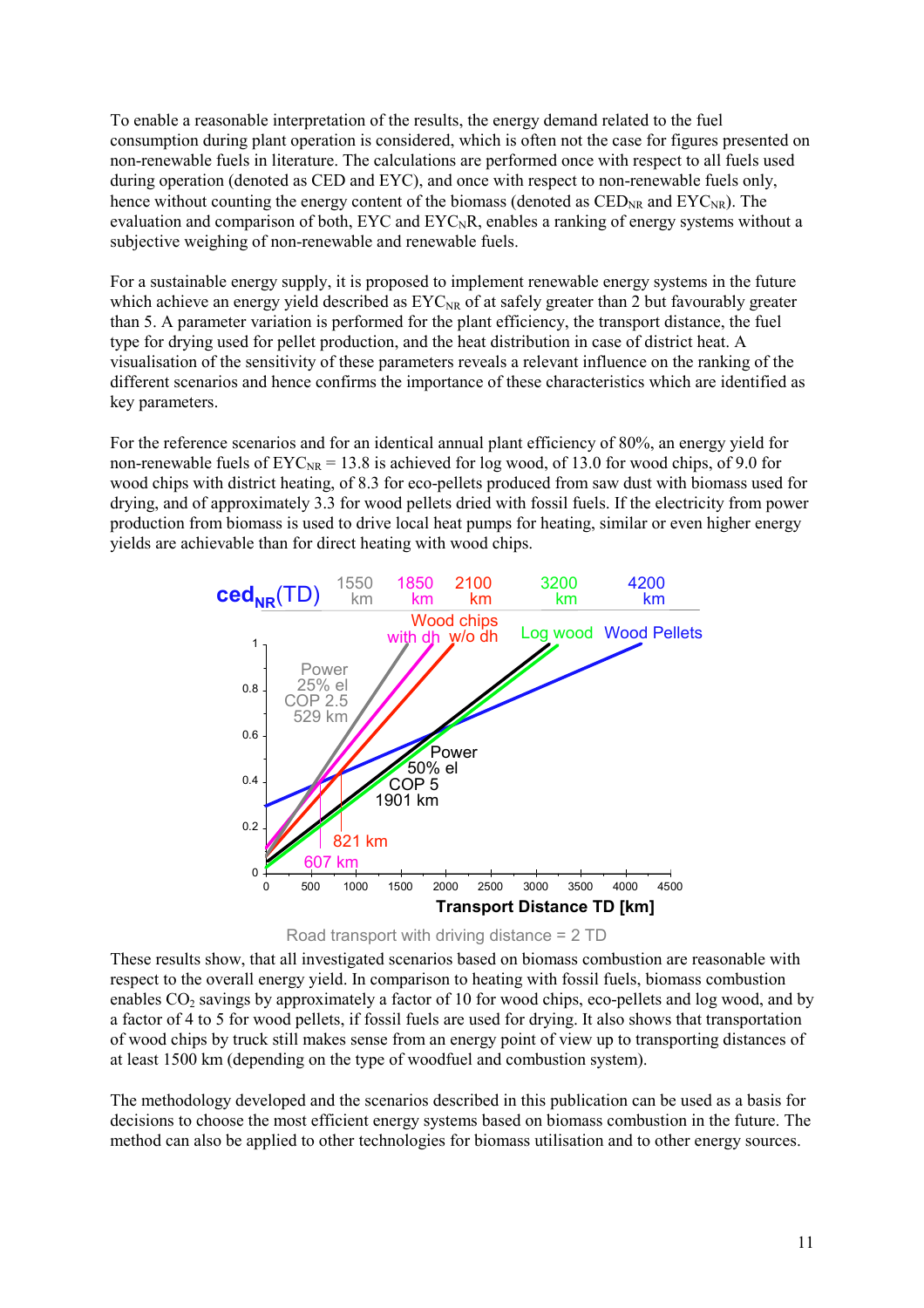## **5. Determination of Efficiency for Automatic Biomass Combustion Plants and Comparison of Efficiency and Emissions for Different Operation Modes.**

This study was initiated in 2003, and is continuing in the triennium 2004-2006. This study was started to evaluate different methods used in practise for the determination of efficiencies of automatic biomass combustion plants, using both theoretical and experimental investigations. This is particularly important for operators of relatively small automatic (woodfuel) combustion plants who have to pay fuel suppliers on the basis of the energy content of the fuel. In this case the costs of measuring efficiency can be significant in comparison to the price of the fuel. The following three types of efficiency are in use:



### *Combustion efficiency*

The combustion efficiency can easily be determined with a fast and reliable measurement of the flue gas composition. Additional information about the fuel is needed, while no further information about the plant is necessary. Hence the combustion efficiency is often used for an instantaneous comparison of different furnaces and/or operation modes, since the influence of varying excess air or flue gas temperature can immediately be evaluated.

### *Boiler efficiency*

The boiler efficiency is of interest for the plant operator, as it considers also losses of the boiler by radiation and by unburnt fuel in the ash. Although it is determined as instantaneous value, it must be considered that the boiler has a significant heat and fuel storage capacity. Hence a reliable information about the boiler efficiency can only be found during stationary conditions or as integrated value over a certain operation period.

### *Annual plant efficiency*

If the useful heat and the used fuel are determined during a whole heating season, the annual plant efficiency can be determined. In this case, additional losses from the system integration and during standby-mode of the boiler are also considered. The annual plant efficiency is of interest for the operator for economic reasons. However, it is not suited for a comparison of different furnaces, as the system integration has a major impact on the plant efficiency.

Since the efficiencies can be determined by different methods and since the three different types of efficiencies cannot be compared directly, an evaluation of the expected uncertainties is of interest. Furthermore, automatic biomass combustion plants are operated in different modes. The operation in part load influences the annual efficiency as well as the boiler emissions.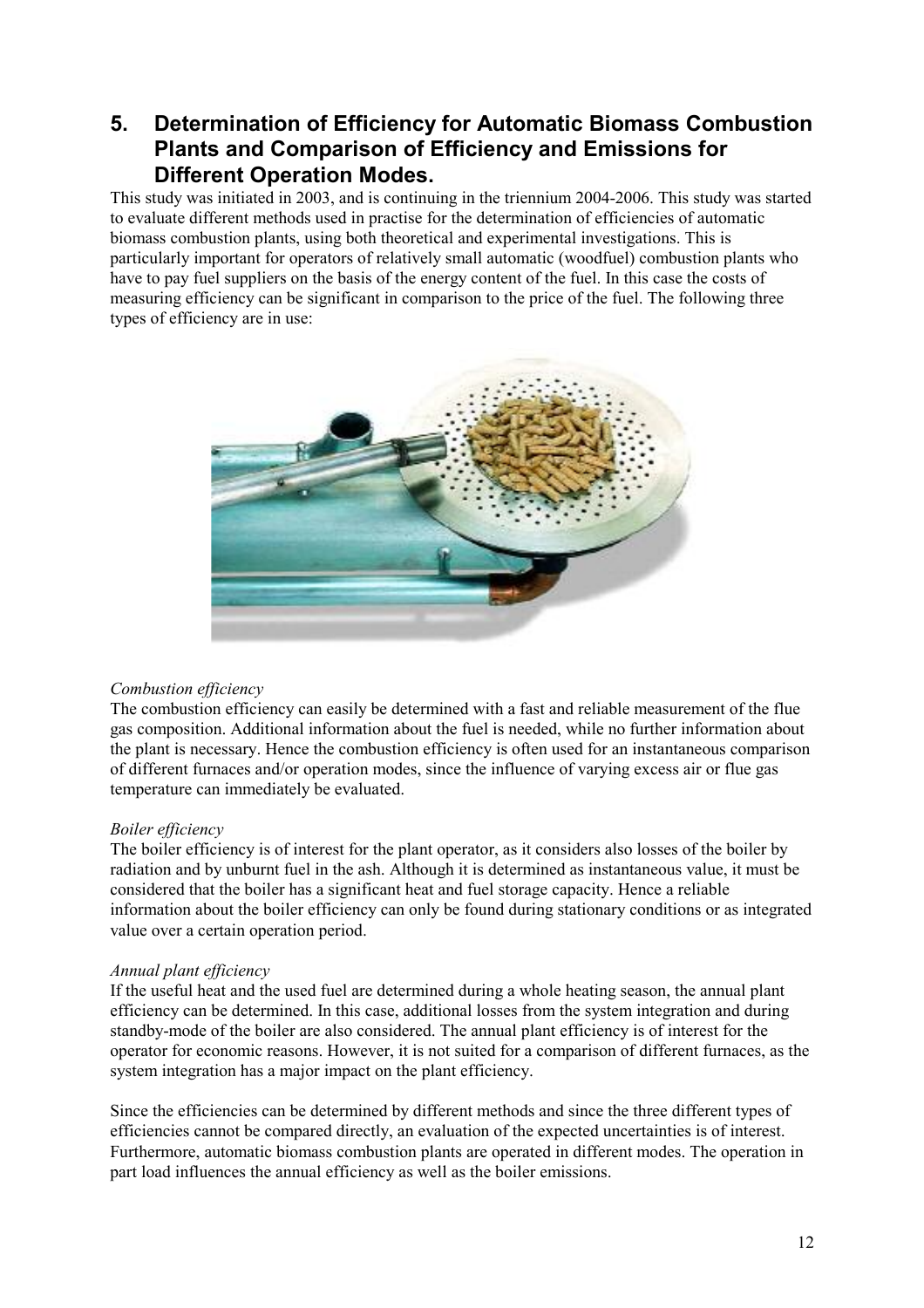In this project, theoretical investigations of the appropriateness of using the different efficiencies have already been performed. For an assessment of the experimental determination of the three efficiencies, systematic measurements are being carried out in three automatic biomass combustion plants:

- a test bench in Belgium, which allows an independent operation for the measurements.
- two plants in practical operation in Switzerland.

This project is expected to provide hands-on tips for operators how to assess plant efficiency in a reliable and cost effective manner.



## **6. Handbook of biomass combustion and cofiring**

The handbook on Biomass Combustion and Cofiring, prepared by Task 32 has been printed June 2002 in an edition of 600 copies. The first edition was sold out quickly and many positive reactions have been received from professional readers. It was therefore decided to produce a reprint of the first edition as a low-cost paperback edition (25 $\epsilon$  only). This reprint has

become available in 2003.

The handbook is mainly used by professionals such as equipment manufacturers, consultants and universities. 100 copies have been ordered by the Sustainable Energy Ireland Renewable Energy Information Office for distribution in Ireland. Further, the handbook will be used as course material by the University of Florence for two modules of the Master Course "Bioenergy and Environment" that will start in 2004.

Because of the great success of this handbook it has been decided to evaluate if a second edition should be developed, and if so, what changes should be made in the contents. For this purpose, a critical review has been performed by two external experts.

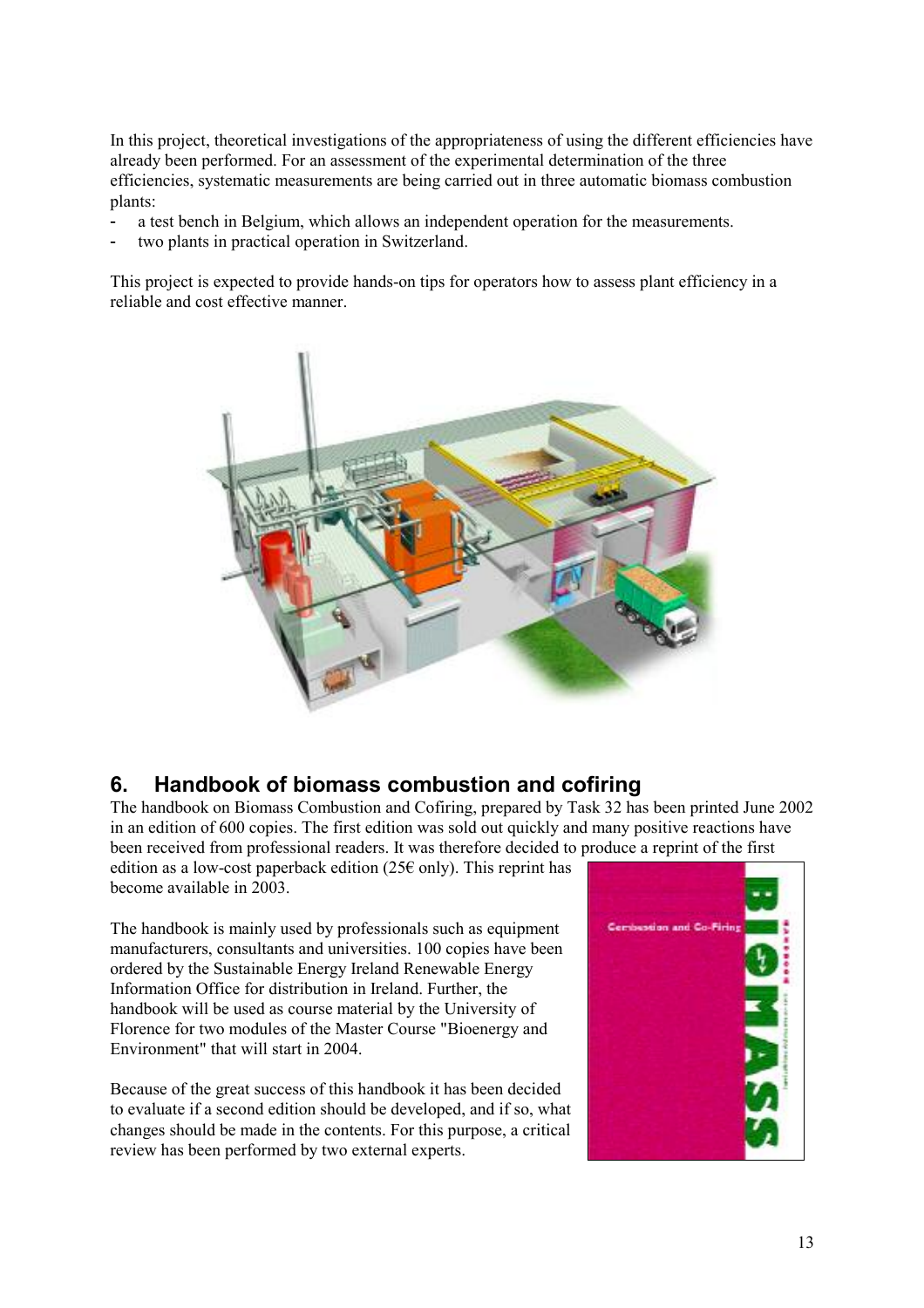### 14

# **7. Global overview of cofiring initiatives**

After the preparation of an overview on biomass combustion based CHP installations was initiated, it was decided that the preparation of an overview of experiences with cofiring biomass in pulverised coal fired power plants could also significantly contribute to information exchange. This project was started 2003 by TNO. As of December 2003, approximately 150 coal fired power plants have been identified with experience with cofiring biomass. A database containing the below information has been prepared:

- Country and location of the plant
- Plant name and owner
- Type of cofiring (direct/indirect/parallel)
- Boiler type (pulverised coal/CFB/BFB/grate /….)
- If PF: burner arrangements (tangential/stoker)
- Output (MWth and MWe)
- Primary coal type
- Cofired fuel $(s)$
- Max cofiring% on heat or mass basis
- Duration of test or commercial operation
- Fuel preparation
- Technology supplier
- Contact information

The project will be continued in the new triennium, as a rapidly increasing number of power plants are performing trials and continue to commercial operation. For this purpose a web-based user interface of the database has been developed and will be put online in 2004.

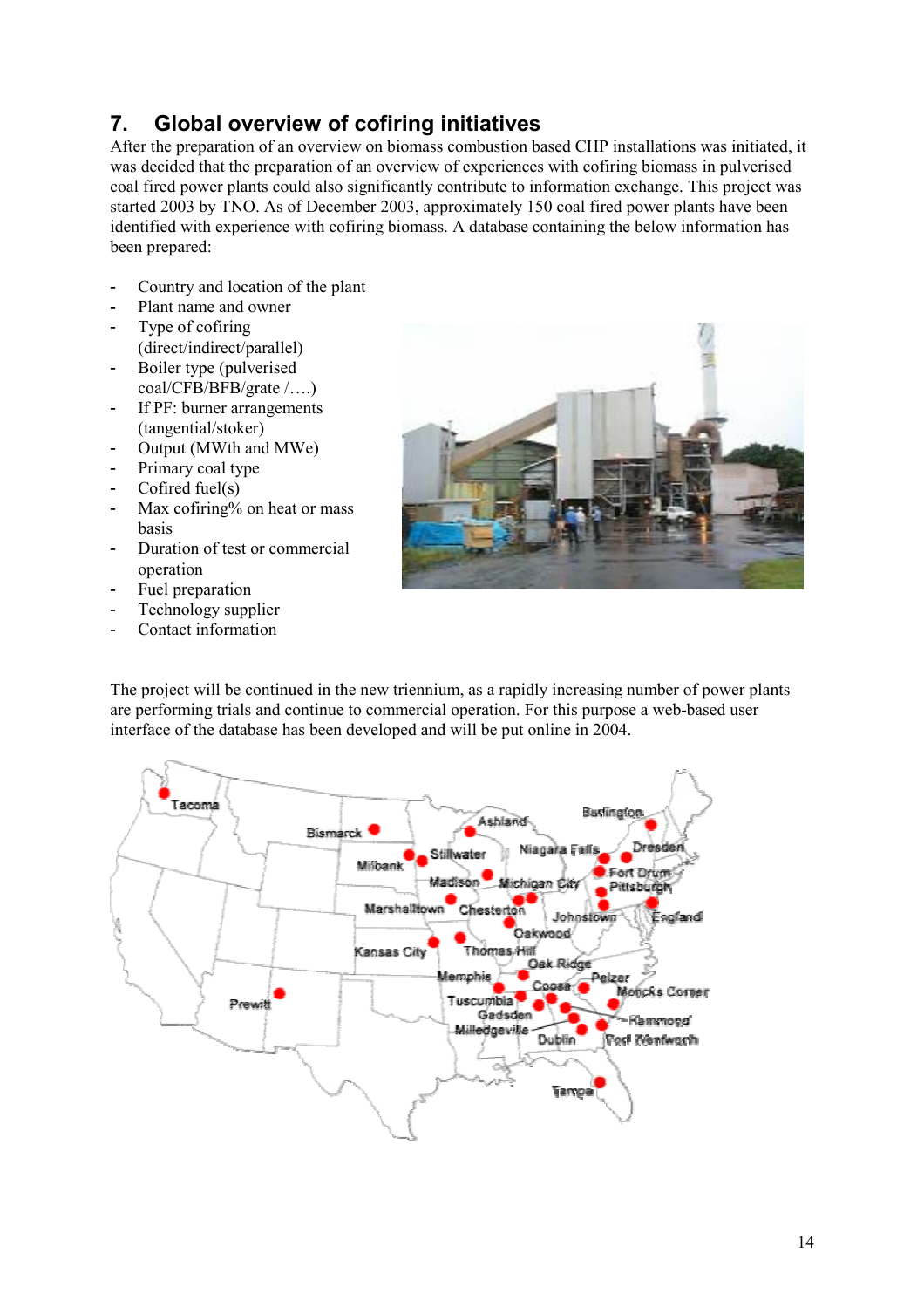## **8. Joint seminar with task 33 and EUBIONET on biomass cofiring**

With inputs from Task 33 (biomass gasification) and the European Bioenergy Networks (EUBIONET), Task 32 organised a conference seminar on biomass cofiring at the 1st World Conference and Exhibition on Biomass for Energy and Industry in Amsterdam, 2001. This successful meeting was attended by around 75 participants. A report with a summary on the workshop and the contents of all presentations can be downloaded from the Task 32 internet site [www.ieabcc.nl](http://www.ieabcc.nl/) .



## **9. Seminar on 'Operating Experience and Techno-economic Benefits and Environmental Benefits of Energy Recovery from Renewable Waste Materials**

On Oct 28, 2003, a joint seminar was held with Task 33 (Biomass Gasification) and Task 36 (Energy recovery from MSW) on the topic of 'Operating Experience and Techno-economic Benefits and Environmental Benefits of Energy Recovery from Renewable Waste Materials'. This meeting was organised by the three tasks, the Japanese NEDO made practical arrangements for the meeting. There were 12 presentations covering different aspects of thermochemical conversion of biomass and waste. This varied from economic aspects of various plant configurations under different national conditions to prediction and mitigation of corrosion and ash deposition problems.

Participation in the meeting was open for all interested. The meeting was attended by The meeting was jointly chaired by the three individual Task leaders Niranjan Patal (task 36), Suresh Babu (Task 33) and Jaap Koppejan (Task 32).

The meeting was considered very successful by the approximately 30 participants. The overheads presented can be downloaded from the Task 32 internet site at [www.ieabcc.nl](http://www.ieabcc.nl/) .

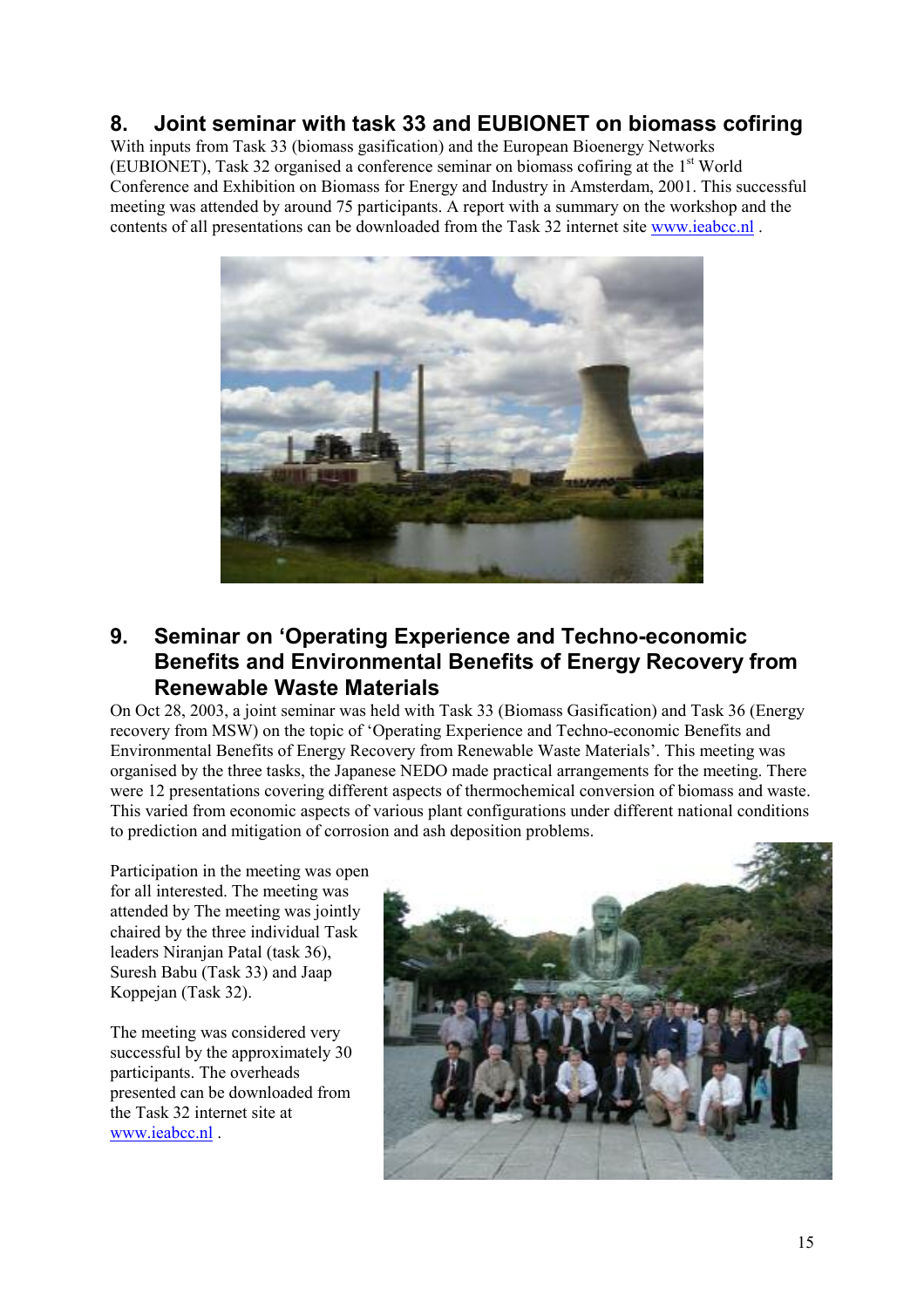## **10. Formation of Striated Flows During Biomass-coal Cofiring**

Ash deposition, corrosion, NOx formation and other fire-side issues often influence maximum cofiring percentages in commercial boilers. In other cases, fuel preparation, storage, and handling limit the amount of cofiring. Such maximum cofiring percentages are almost always based on total coal vs. biomass feed rates. Many issues of substantial importance to short- and long-term viability of cofiring depend strongly on the amounts of coal and biomass in the boiler. However, biomass cofired at more than trivial amounts is most commonly fired through dedicated burners, in which case the cofiring percentage in that burner is 100%. Many (probably most) boilers poorly mix the flows, to the extent that individual burner performance is often inferred from grid-based oxygen measurements near the precipitators of boilers. In such boilers, the effective percentage of biomass at one region in the convection pass is often much higher than is suggested by the overall feed rate. Such boilers have the potential to experience failures from tube bank plugging, tube corrosion, etc. that might seen avoidable based on overall cofiring percentages.

Striated flows exist when local concentrations of biomass or coal and its combustion products are much higher or lower than the overall average concentration of the fuel and have the effect of producing conditions in a boiler that represent cofiring percentages in the combustor that differ markedly from the cofiring percentage inferred from total overall feed rates

The objective of this project, which runs over the period  $2003 - 2004$ , is to quantify the risks of such behaviour using the best available predictive technologies. For this purpose, state-of-the-art CFD models are being used, specifically adapted to biomass-coal cofiring conditions



to predict the extent to which cofiring biomass with coal leads to the formation of striated flows in the convection passes or elsewhere in commercial boilers.

Within this project, simulations of two principal pc boiler designs, tangential firing and wall firing, are performed using existing CFD capabilities for describing such flows at Brigham Young University. Each simulation assumes an overall biomass contribution of 10-20% based on energy input (gross calorific values). The specific cofiring percentage is determined by the total number and the number of biomass-based burners. The boiler is assumed to be in overall balance (stoichiometric ratio of each burner identical). Biomass is assumed to be fed from dedicated burners located in the middle of the burner levels of the boiler, as is typical in commercial cofiring. The extent of mixing of biomass particles and their combustion products is predicted as a function of position in the boiler, with local calculations of the mixing extent.

The project will be finalised in 2004 and is expected to deliver a better understanding in to how striated flows originate, what influence they have on local ash deposition and corrosion mechanisms and how they can be avoided.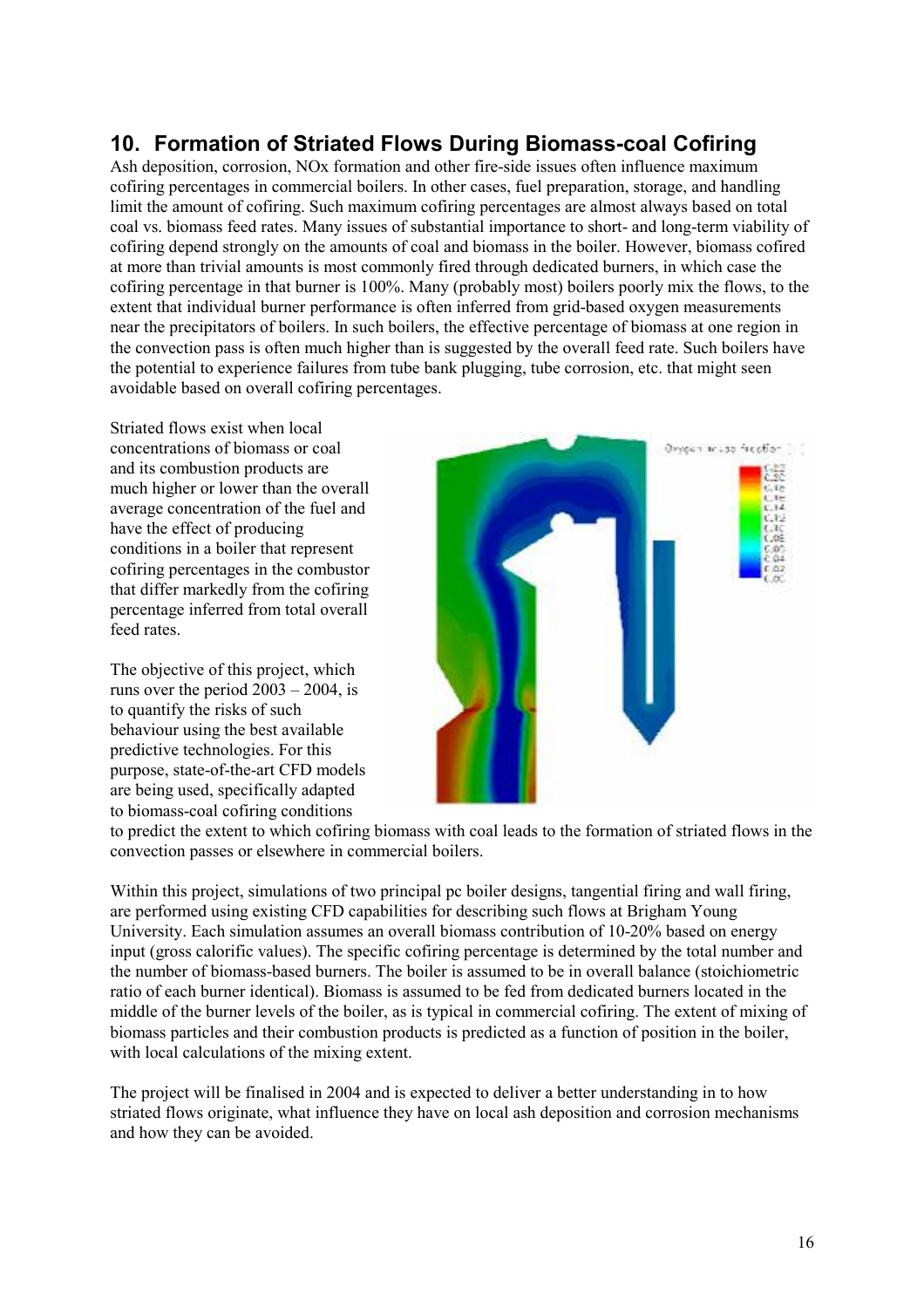# **11. Biomass Impacts on SCR Catalyst Performance**

SCR control systems for NOx control are being installed in most OECD countries. This technology represents the only commercially demonstrated option for NOx reductions beyond 70%, which are required by many new or pending environmental standards. However, biomass fuels appear to affect SCR catalysts deleteriously. Specifically, catalyst activation rapidly decreases when biomass flue gases pass through catalysts. Anecdotal evidence indicates this effect is more severe when biomass is fired under high-intensity conditions.

This project has been initiated to develop data from a variety of combustion systems on the impact of biomass and biomass cofiring on SCR catalyst performance. This work in this project is divided into two parts:

*Part 1 Examination of exposed catalyst samples*  This task will result in detailed comparisons of surface properties (composition, porosity, surface area, activity, etc.) for catalysts before and after exposure to combustion gases in commercial systems. Samples of initial and exposed catalyst materials from biomass or biomass cofired systems will be examined in BYU's catalysis characterization laboratory. A characterization of catalyst surface properties (composition, porosity, surface area, activity, etc.) before and after exposure to biomass-laden fuels in either dedicated or cofired facilities is conducted by BYU, using samples of real cofiring trials. Proprietary information concerning the deterioration of performance of





commercially available catalysts will not be published, however when publishing the scientifically interesting and important information regarding deactivation, non-identifyable codes will be used. This work is be done in collaboration with an existing project on a similar subject but limited to US experiences and focused on slip stream measurements in which BYU is involved.

### *Part 2 Critical Technical Review*

A review document will be produced, critically analyzing the impact of biomass on SCR catalyst behavior. A critical technical review of the impact of biomass on SCR performance on based on commercial and laboratory experiences from the member countries will be compiled in a single document.

## **Cooperation with Other Tasks**

In the period 2001-2003, Task 32 has cooperated on several occasions with other IEA Bioenergy tasks (particularly Task 33 and Task 36) and networks outside IEA, e.g. EUBIONET, the EPRI Biomass Interest Group and the Advanced Combustion Engineering Research Center at Brigham Young University. This was mainly in the organisation of workshops and seminars, a list of events is given above.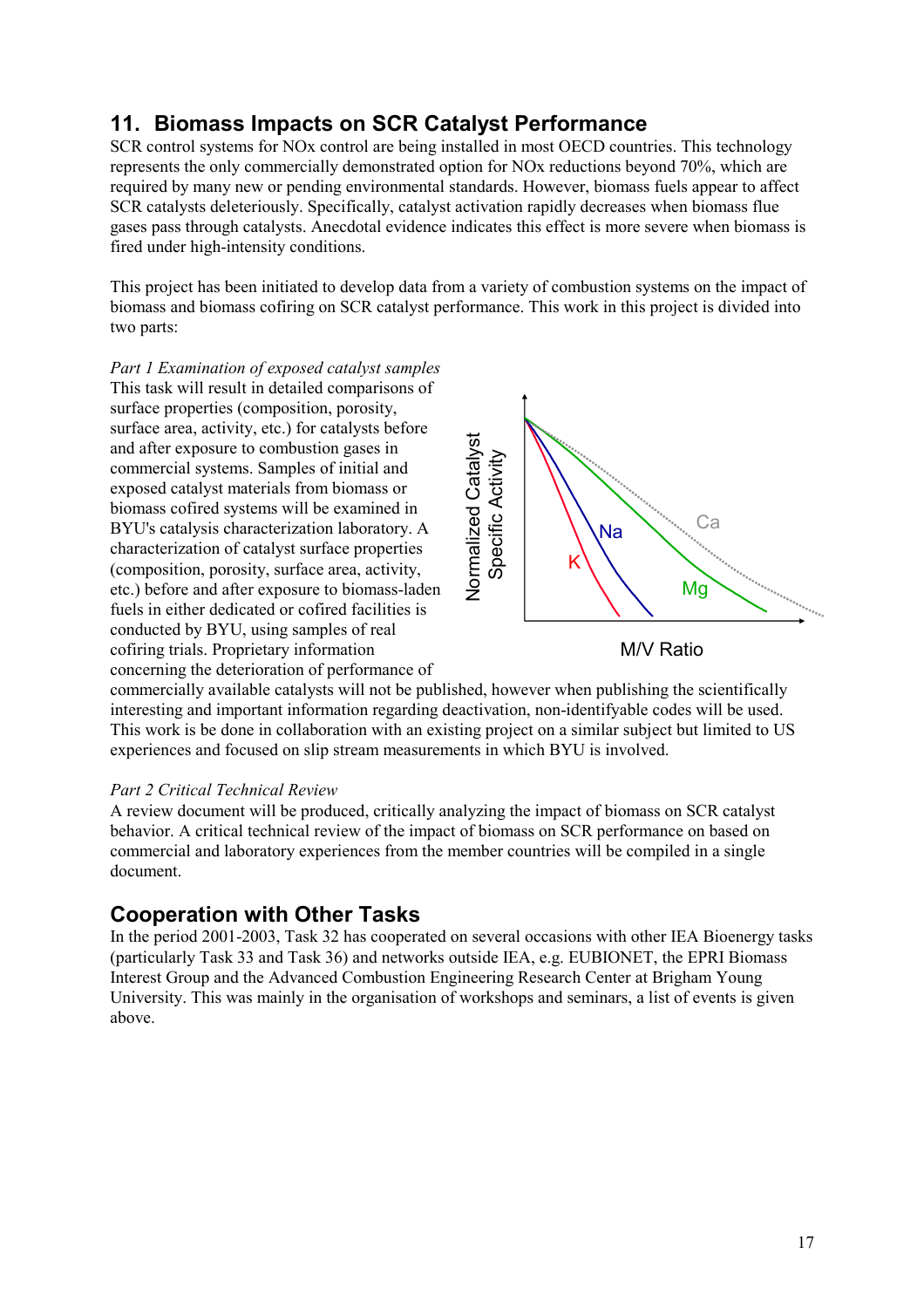# **Deliverables**

The deliverables to date for Task 32 during the triennium 2001-2003 include:

- Organisation and minuting of task meetings.
- Audited financial accounts, reports for ExCo meetings and annual progress reports
- Preparation and distribution of the first and second print of the Handbook on Biomass Combustion and Cofiring
- Organisation of a seminar on aerosols from biomass combustion
- Distribution of a policy statement on the relevance of aerosols from biomass combustion
- A joint workshop with task 33 and 36 on 'Operating Experience and Techno-economic Benefits and Environmental Benefits of Energy Recovery from Renewable Waste Materials'.
- A joint workshop with EPRI/Biomass Interest Group on advances in biomass combustion and cofiring
- A joint workshop with the Advanced Combustion Engineering Research Center (ACERC) at Brigham Young University, USA
- A conference workshop with IEA Task 33 and EUBIONET on cofiring at the 1<sup>st</sup> World Biomass Conference in Amsterdam
- Preparation of an international overview of initiatives for biomass combustion based CHP plants
- A report on Energetic Assessment of Energy Systems with Biomass Combustion
- Continuation and expansion of task internet site with biomass fuel and ash database

In the next triennium, the below deliverables will be produced as a result of task supported projects initiated in the triennium 2001-2003:

- International overview of initiatives for biomass cofiring (by Netherlands)
- Determination of efficiency for automatic biomass combustion plants and comparison of efficiency and emissions for different operation modes (by Switzerland)
- Formation of Striated Flows During Biomass-coal Cofiring (by USA)
- Biomass Impacts on SCR Catalyst Performance (by USA)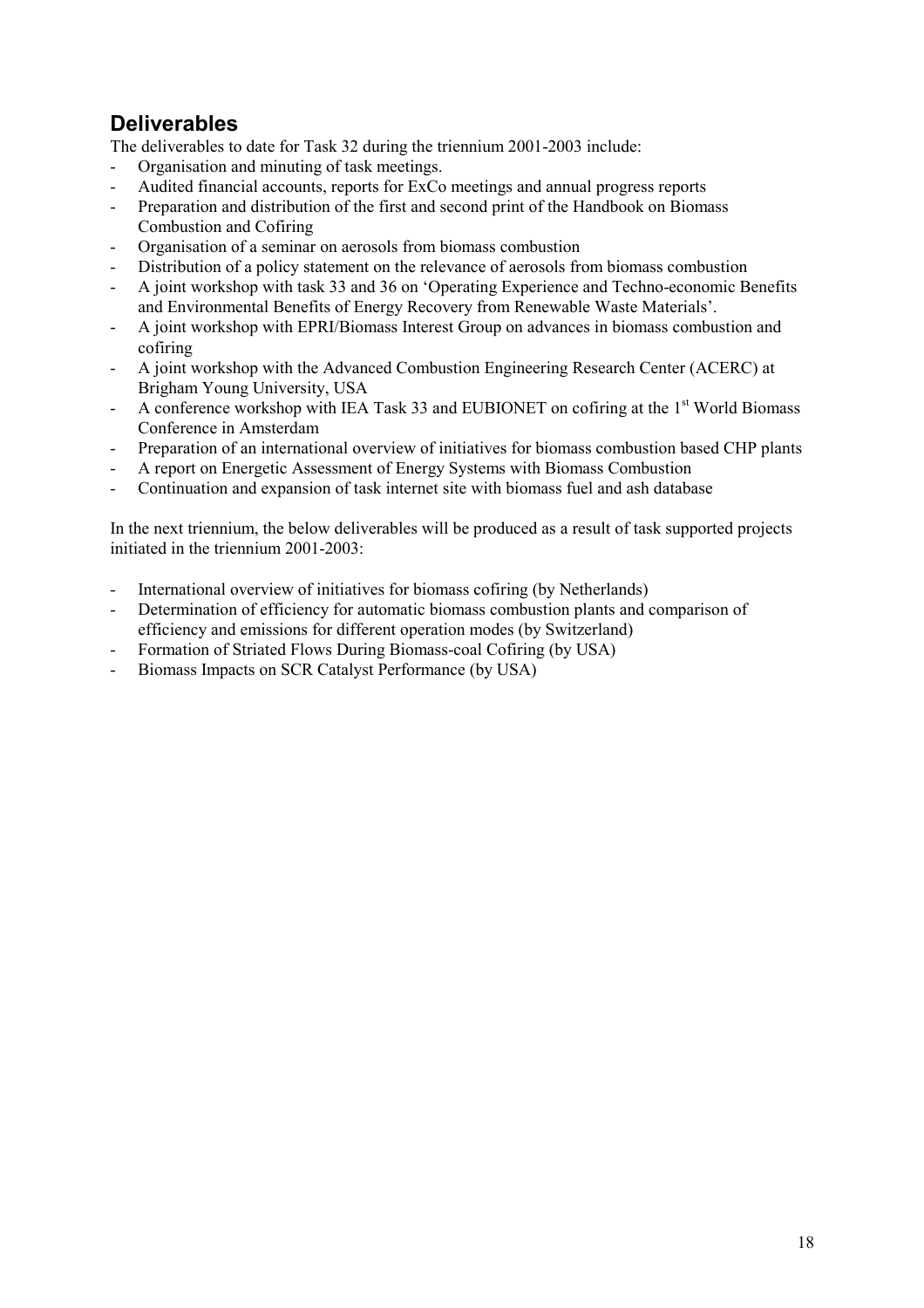## **TASK 32 MEMBERS DURING THE TRIENNIUM 2001-2003**

#### **EUROPEAN COMMISSION**

Ms. Garbine Guiu European Commission DG for Science Research and Development Rue de la Loi, 200 B-1049 BRUSSELS Belgium tel +32 2 2990538 fax +32 2 2993694 Garbine.GUIU@cec.eu.int

### **AUSTRALIA**

Peter Coombes Business Development Analyst Delta Electricity Level 12, Darling Park 201 Sussex Street Sydney 2000 Australia tel: +61 2 9285 2789 fax: +61 2 9285 2780 Peter.Coombes@de.com.au

Peter Costelloe Technical Services Manager C.S. Energy Swanbank Power Station MS 460 Qld 4306 Ipswich Australia tel +61 7 3810 8802 fax +61 7 3810 8777 pcostell@csenergy.com.au

Bob Saunders Project Manager - Business Development Stanwell Corporation Limited Rockhampton Office - Suite 3 74-78 Victoria Parade PO Box 6510 Qld 4702 Central Queensland Mail Centre Australia tel +61 7 4931 3017 fax +61 7 4931 3050 bob.saunders@stanwell.com

### **AUSTRIA**

Ingwald Obernberger Institute of Chemical Engineering Fundamentals and Plant Engineering Technical University of Graz Inffeldgasse 25 A - 8010 GRAZ Austria tel +43 316 481300 fax +43 316 4813004 obernberger@glvt.tu-graz.ac.at

#### **BELGIUM**

Yves Schenkel Département de Génie Rural Centre de Recherche Agronomiques Chaussée de Namur, 146 B 5030 Gembloux tel. +32 81 61 2501 fax +32 81 61 5847 schenkel@cragx.fgov.be

Jerome Delcarte Département de Génie Rural Centre de Recherche Agronomiques Chaussée de Namur, 146 B 5030 Gembloux tel. +32 81 61 2501 fax +32 81 61 5847 delcarte@cragx.fgov.be

### **CANADA**

Richard Logie Department of Natural Resources Renewable Energy Technology Group Energy Technology Branch 580 Booth Street 7th floor Ottawa, Ontario K1A OE4 Canada tel. +1 613 9950283 Fax +1 613 9969416 email rlogie@nrcan.gc.ca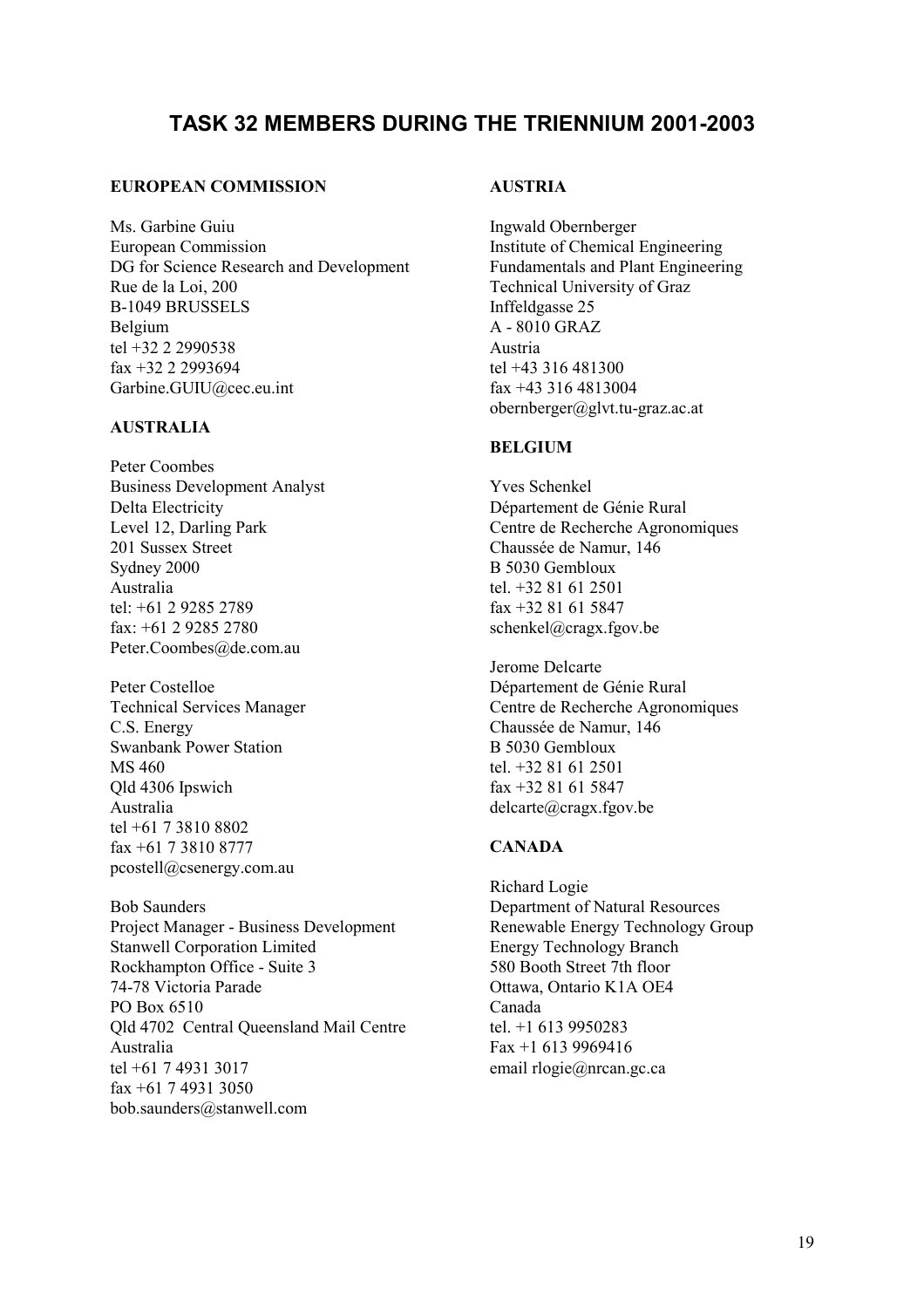#### **DENMARK**

Henrik Houmann Jakobsen dk-TEKNIK Gladsaxe Mollevej 15 DK-2860 SOBORG Denmark tel +45 39 555999 fax +45 39 696002 hhouman@dk-teknik.dk

Anders Evald FORCE Technology Gladsaxe Mollevej 15 DK-2860 SOBORG Denmark tel +45 39 555999 fax +45 39 696002 aev@force.dk www.force.dk

Jesper Werling FORCE Technology Gladsaxe Mollevej 15 DK-2860 SOBORG Denmark tel +45 39 555999 fax +45 39 696002 jwe@force.dk www.force.dk

#### **FINLAND**

Heikki Oravainen senior research scientist VTT Energy, Fuels and Combustion P.O. Box 1603 FIN-40101 Jyväskylä Finland tel +358 14 672532 fax +358 14 672596 Heikki.Oravainen@vtt.fi

Jouni Hämäläinen Group Manager, Fluidized Bed Comb. VTT-Processes PO Box 1603 FIN-40101 JYVÄSKYLÄ tel +358 14 672529 fax +358 14 672749 jouni.hamalainen@vtt.fi

Janne Kärki Research Scientist, M.Sc. (Tech.) VTT-Processes PO Box 1603 FIN-40101 JYVÄSKYLÄ tel +358 14 67 2676 fax +358 14 672 597 Janne.Karki@vtt.fi

#### **NETHERLANDS**

Sjaak van Loo (Task leader) TNO-MEP P.O. Box 342 7300 AH APELDOORN **Netherlands** tel +31 55 5493745 fax +31 55 5493740 S.vanLoo@mep.tno.nl

Kees Kwant (Operating Agent) NOVEM P.O. Box 8242 3503 RE UTRECHT Netherlands tel +31 30 2393458 fax +31 30 2316491 k.kwant@novem.nl

#### **NEW ZEALAND**

John Gifford Forest Research Institute Private Bag 3020 ROTORUA New Zealand tel +64-7-343-5899 fax +64-7-343-5507 john.gifford@forestresearch.co.nz

#### **NORWAY**

Øyvind Skreiberg, Ph.D. Research Scientist Department of Energy and Process Engineering Faculty of Engineering Science and Technology NTNU, N-7491 Trondheim Norway tel +47 73 592970 fax +47 73 598390 Oyvind.Skreiberg@tev.ntnu.no